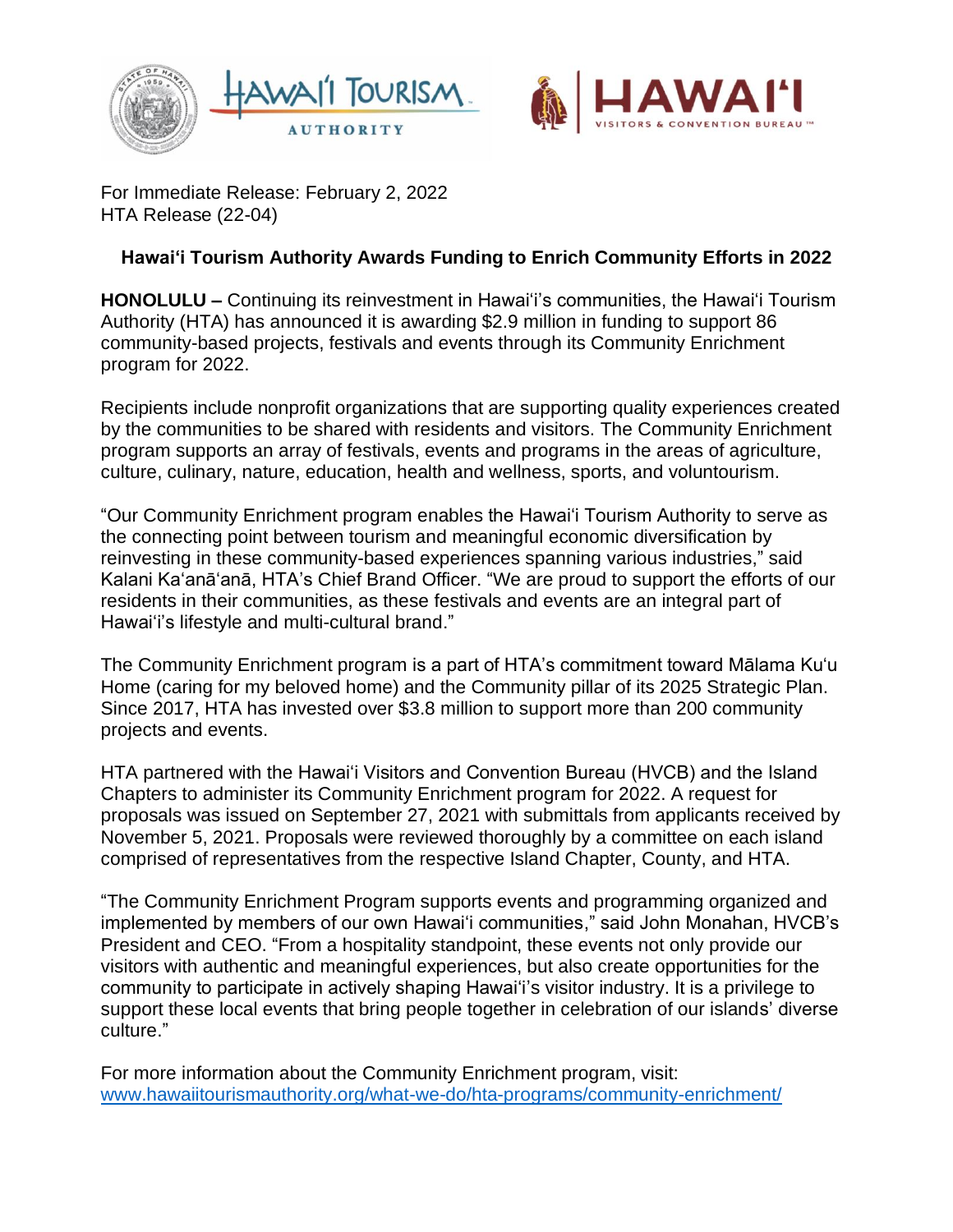# **HTA 2022 Community Enrichment Awardees**

### **Statewide**

- BEHawaii, Make Music Hawai'i 2022 Curating Multiple Music Events Statewide
- Epic Sports Foundation, Moloka'i 2 O'ahu Paddleboard World Championships
- Hawai'i Ag and Culinary Alliance dba Hawai'i Food and Wine Festival, Hawai'i Food and Wine Festival
- Hawai'i Agricultural Foundation, Localicious Hawai'i Connecting Visitors to Our Local Food Producers
- Hawai'i International Film Festival, 42nd Annual Hawai'i International Film Festival
- Kaikeha, Kaua'i and O'ahu Boogie Boarding Events
	- o 1st Annual International Bodyboarding Corporation Junior Pro (O'ahu)
	- o 4th Annual Garden Island Boogie Board Classic (Kaua'i)
	- o 14th Annual Hubb's Keiki Fest (O'ahu)
- Kalihi-Pālama Culture & Arts Society, Queen Liliʻuokalani Keiki Hula Festival: Film
- Kanu Hawai'i, Volunteer Week Hawai'i 2022
- Kī Hōʻalu Foundation, Hawaiian Slack Key Guitar Festivals (HSKGF)
	- o 31st Annual HSKGF Maui Style
	- $\circ$  40th Annual HSKGF Waikīkī Style
	- o 25th Annual HSKGF Kona Style
	- o 30th Annual HSKFG Kaua'i Style
- King Kamehameha Celebration, 2022 Statewide King Kamehameha Celebrations
- Nā Wāhine O Ke Kai, Nā Wāhine O Ke Kai 2022 Annual Moloka'i to O'ahu Canoe Race
- Purple Maiʻa Foundation, Hawaiʻi FoundHer Experience
- University of Hawai'i, Asia Pacific Dance Festival

# **Hawai'i Island**

- Arc of Hilo, Big Island Access Project King Kamehameha Inclusive Race Day
- Big Island Resource Conservation and Development Council, Ka'ū Coffee Festival
- Hawai'i Horse Owners, Pana'ewa Stampede Rodeo
- Hawai'i Performing Arts Festival, Hawai'i Performing Arts Festival
- Hawai'i Island Pacific & Asia Cultural Celebrations, Hawai'i Kuauli Pacific & Asia Cultural Festival
- Hawaiian International Billfish Association, 61st Hawaiian International Billfish Tournament
- Kai 'Ōpua Canoe Club, 2022 Queen Lili'uokalani Outrigger Races
- Kona Cacao Association, Cacao Education and Culinary Exploration Big Island Chocolate Festival 2022
- Kona Coffee Cultural Festival, 51<sup>st</sup> Annual Kona Coffee Cultural Festival
- Nā'ālehu Theatre, Aloha Shirt Festival and Vintage Era Exhibit
- North Kohala Community Resource Center, Kohala Reunion
- The Ke Kai Ala Foundation, Kona Brewers Festival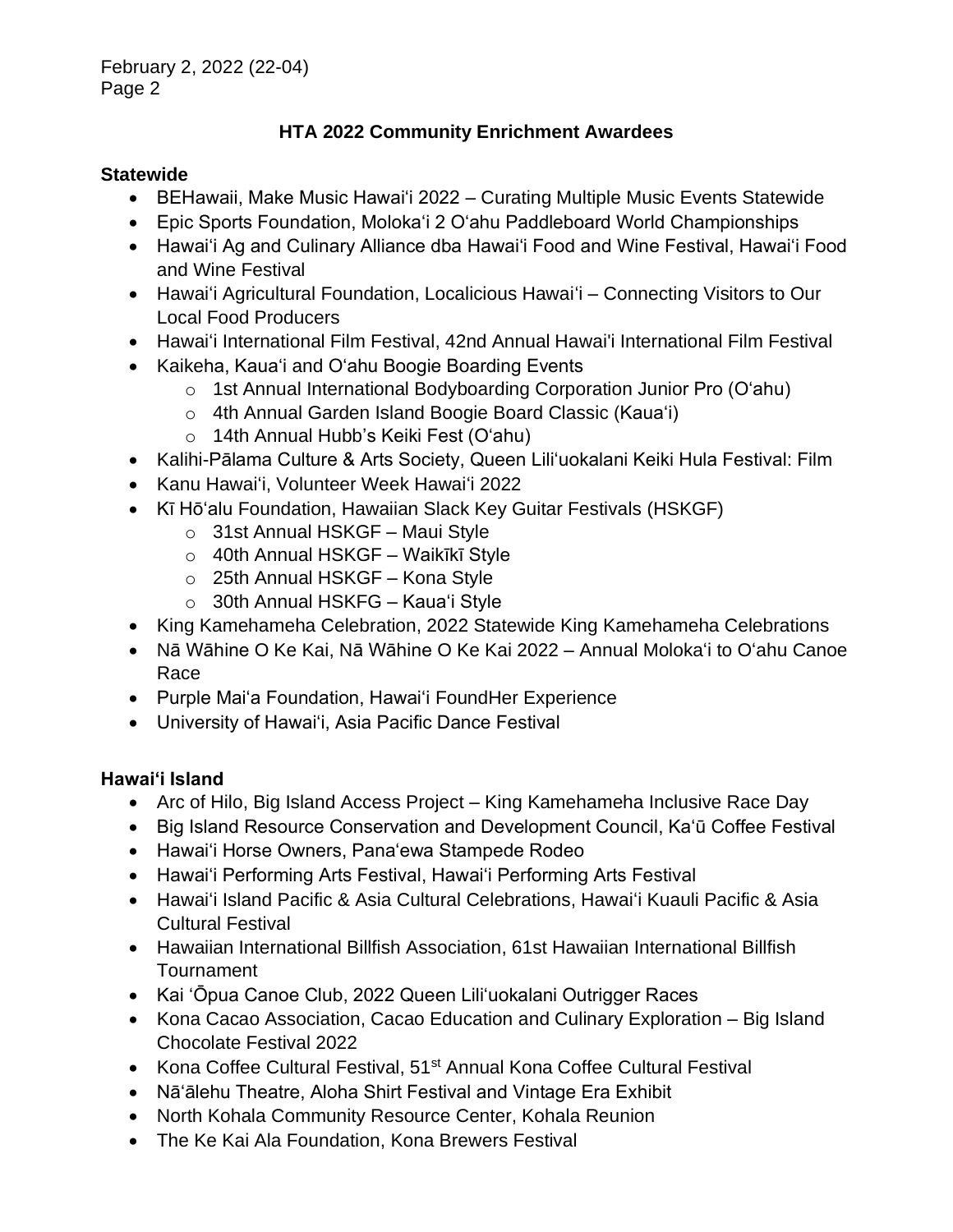February 2, 2022 (22-04) Page 3

- The Merrie Monarch Festival, 2022 Merrie Monarch Festival Broadcast
- Volcano Art Center, May: Mele & Lei Month at VAC
- Volcano Art Center, Niaulani Trail Enhancement and Forest Fair

### **Maui**

- Arts Education for Children Group, 2022 Maui Music Festival Series
- Hāna Arts, Hāna Arts Presents! A Workshops and Events Program for East Maui
- Hawaiian Canoe Club, 2022 Pailolo Challenge
- Hui Noʻeau, "Captivate the Artist in You" Art Workshops with Hui Noʻeau
- Hui Noʻeau, "Celebrate the Visual Arts of Hawai'i"
- Lahaina Restoration Foundation, Lahaina Quest Cultural Programs
- Lōkahi Pacific, Festivals of Aloha
- Lōkahi Pacific, Prince Kūhiō Maui Hoʻolauleʻa
- Lōkahi Pacific, Emma Farden Sharpe Hula Festival
- Maui Arts & Cultural Center, Maui ʻUkulele Festival 2022
- Maui Arts & Cultural Center, Visual Arts Exhibitions 2022
- Maui Classical Music Festival, Maui Classical Music Festival
- Maui Makers, Talk Story, Sew & Feast
- Maui Pops Orchestra, Maui Pops Orchestra 2022 Concerts
- Pacific Whale Foundation, 6th Annual World Whale Film Festival (WWFF)
- Valley Isle Road Runners, 50th Annual Maui Marathon

#### **Moloka'i**

- Council for Native Hawaiian Advancement, Molokaʻi Paniolo Heritage Kamehameha Rodeo and Workshops
- Youth in Motion, Molokaʻi Holokai Hoʻolauleʻa

#### **Lāna'i**

• Lānaʻi Culture & Heritage Center, Our Living History: Lānaʻi Digital Archive

### **O'ahu**

- AccesSurf Hawai'i, Hawai'i Adaptive Surfing Championships
- Aloha Week Hawai'i dba Aloha Festivals, Aloha Festivals
- Hawai'i Alliance for Arts Education dba Hawai'i Arts Alliance, ARTS on Mainstreet
- Hawai'i Book & Music Festival, 2022 Hawai'i Book & Music Festival
- Hawai'i Forest Institute, 2022 Hawai'i's Woodshow, Na Lā'au o Hawai'i
- Hawai'i Gay Flag Football League, Gay Bowl XXII · Honolulu 2022
- Hawai'i LGBT Legacy Foundation, Honolulu Pride Parade and Festival
- Hawai'i United Okinawa Association, 40th Okinawan Festival
- Honolulu Biennial Foundation dba Hawai'i Contemporary, Hawaiʻi Triennial 2022, Pacific Century – E Hoʻomau O Moananuiākea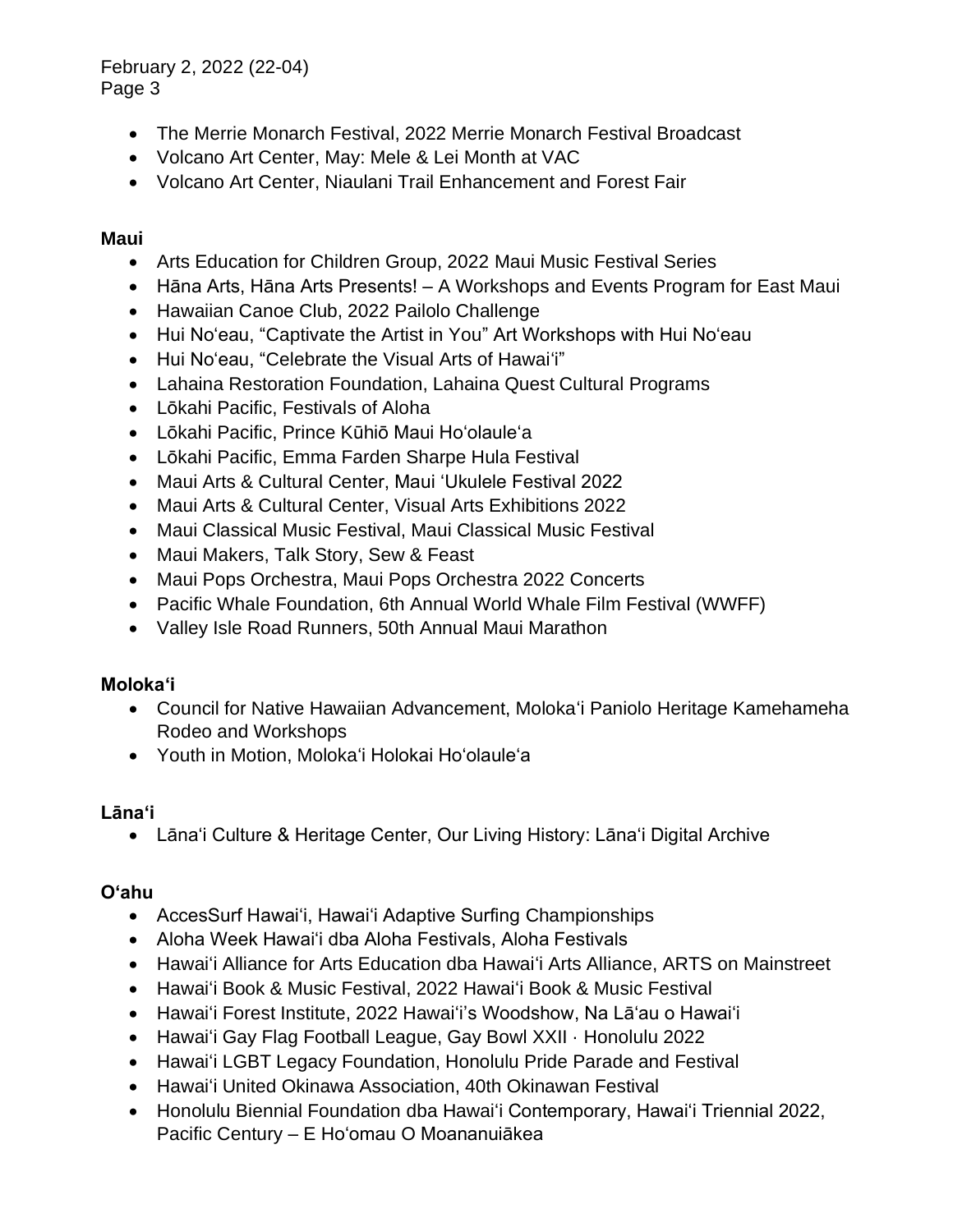February 2, 2022 (22-04) Page 4

- Kāhuli Leo Leʻa, Hawaiian Airlines May Day 2022, presented by The Hawaiian Islands
- Moanalua Gardens Foundation, 45th Annual Prince Lot Hula Festival
- Nā'ālehu Theatre, 15th Annual Waimānalo Kanikapila and Live From Waimānalo **LiveStream**
- Oahu Intertribal Council, 46th Annual Honolulu Intertribal Powwow
- ODKF Support Inc. dba Duke's OceanFest, 2022 Duke's OceanFest
- PA'I Foundation, Kanaʻiaupuni A Celebration of the Kamehameha Dynasty at Helumoa
- Polynesian Cultural Center, We Are Samoa Festival
- Polynesian Football Hall of Fame, Polynesian Football Hall of Fame
- SJ Foundation, 18th Annual SPAM JAM
- The Korean American Foundation Hawai'i, 2022 Korean Festival
- 'Ukulele Festival Hawai'i, 52nd Annual 'Ukulele Festival Hawai'i
- University of Hawai'i on behalf of UH West O'ahu, Kani Kūola: Annual UH System Music Festival

## **Kaua'i**

- Aha Hui E Kālā Lāwa'i International Center, Cultural Awareness Events 2022
- Anaina Hou Community Park, Buy Local Culinary Experience
- Arts Kaua'i, Kaua'i Songwriters Music Festival
- Equine Therapy Inc., Healing Horses Kaua'i Lesson Series, Camps, Special Events, Trainings, and Public Relations
- Friends of King Kaumuali'i, He Inoa No Kaumuali'i & Moʻokūʻauhau O Ka Lāhui
- Garden Island Arts Council, E Kanikapila Kākou 2022
- Hanapēpē Economic Alliance, 2022 Kaua'i Chocolate & Coffee Festival
- Historic Waimea Theater & Cultural Arts Center, 2022 Waimea Town Celebration: Heritage of Aloha
- Hui o Laka, Kōke'e Plum Orchard Project
- Kaua'i Museum, Kaua'i Museum Cultural Exhibit Program
- Kaua'i Rodeo & Roping Club, 2022 Paniolo Heritage Rodeo
- Kaua'i Soto Zen Temple, Soto Zen Bon Festival
- Kaua'i Veterans Council, 2022 Kaua'i Veterans Day Parade and Fair
- Kumano I Ke Ala o Makaweli, Kulāiwi Connection
- Po'ipū Beach Organization, Po'ipū Food & Wine Festival
- Po'ipū Beach Resort Association, New Year's Eve Celebration at Po'ipū Beach Park
- Rice Street Business Association, Battle of the Food Trucks
- The Kaua'i Marathon, The 2022 Kaua'i Marathon and Half Marathon

###

Photos of the Community Enrichment program awardees: <https://www.dropbox.com/sh/itwg9trh7jq8fch/AACzzvNpEh9wxgQVdBhBXT7wa?dl=0>